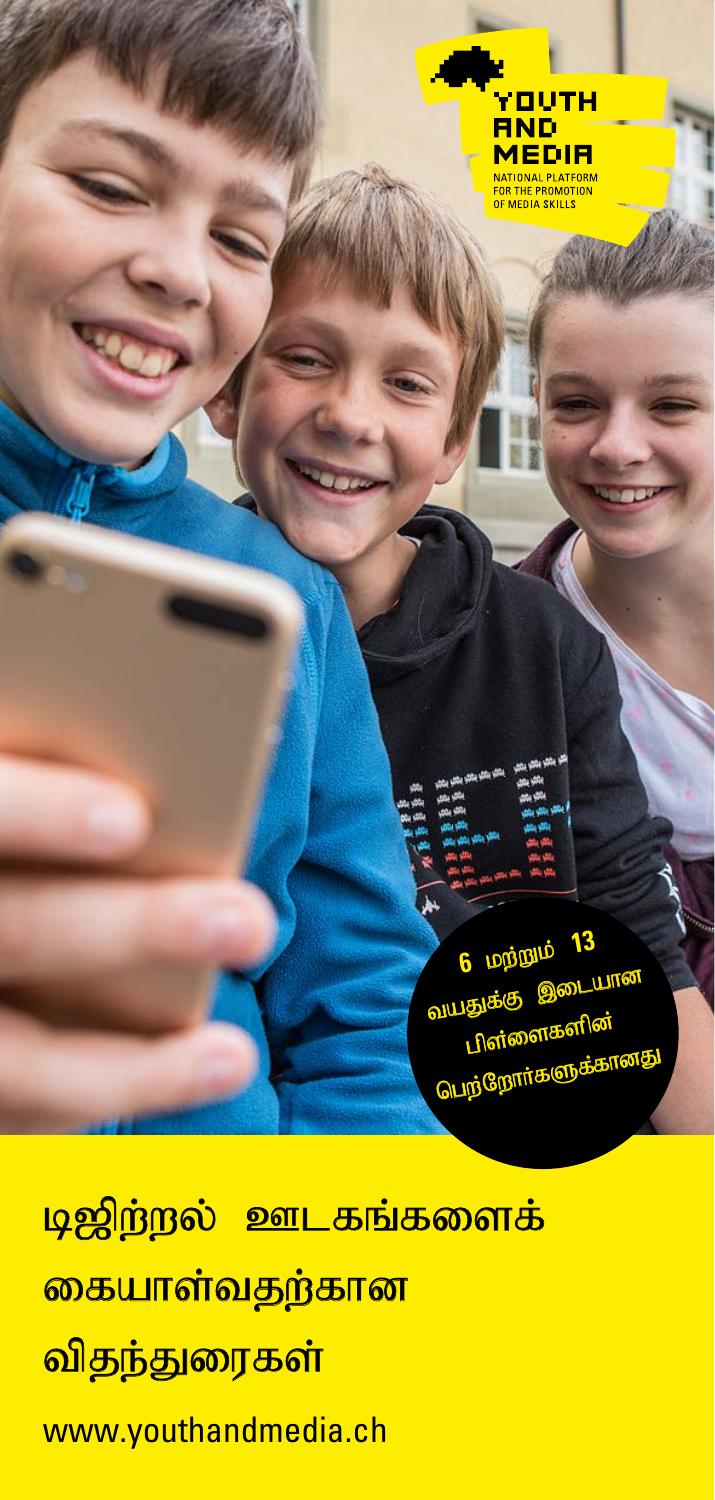

டிஜிற்றல் ஊடகங்கள் இன்றைய உலகில் சர்வவல்லமை பொருந்தியது -இது பிள்ளைகளுக்குமானது. பெரியோர்கள் இணையத்தில் உரையாடுவது, இணையவழி ஊடாக அறிந்துகொள்வது மற்றும் பொழுதுபோக்குக்காக டிஜிற்றல் ஊடகங்களைப் பாவிப்பது போன்று, அவர்களும் அறையவிக்கின்றனர். அத்துடன் அவர்கள் தாமாக தமது ஓய்வுநேரத்தில் அல்லது பாடசாலைத் தேவைக்காக இணைய-உள்ளடக்கங்களைப் பாவித்துக் கொள்கின்றனர். அகவே ஊடகங்களைக் கையாளும் பல்வேறு விடயங்கள் குறித்து பெற்றோர்கள் பல கேள்விகளை முன்வைக்கின்றனர்.

ஒன்று நிச்சயமானது: அத்துடன் பிள்ளைகள் பாதுகாப்பு மற்றும் பொறுப்புணர்வுடன் டிஜிற்றல் ஊடகங்களைக் கையாளக் கற்றுக்கொள்வதற்கு, அவர்களுக்கு ஒத்துழைப்பும் உதவியும் தேவைப்படுகின்றது - அத்துடன் சொந்த அனுபவங்களை சேமித்துக் கொள்வதுடன் ஒரு பாதுகாப்பான வரையறைக்கு உட்பட்ட அளவில் முயற்சித்துப் பார்க்கும் சந்தர்ப்பம் ஏற்படுகின்றது. பிள்ளைகள் தனித்துவமானவர்கள், அவர்களது வளர்ச்சி வித்தியாசமாக அமைகின்றது, ஆகவே விதிகள் மற்றும் கட்டுப்பாடுகளை, வயதுக்கேற்ற விதத்தில் மட்டும் ஏற்படுத்துவது, அதிகவேளைகளில் குறிக்கோளை அடையச் செய்யாது. இருப்பினும் **சில எடுத்துக்காட்டுப்** புள்ளிகள் உள்ளனஇ அவைகளால் பெற்றோர்கள் மற்றும் வேறு பொறுப்பவகிக்கும் நபர்கள் நாளாந்த வாம்வில் கிருப்கியடையலாம்.

எமது விதந்துரைகளால் நாங்கள் உங்களை, சாதகமான மற்றும் ஆற்றல் மிகுந்த விதத்தில் ஊடகங்களைப் பாவிப்பது குறித்த கேள்விகளுடன் நடந்து கொள்வதற்கு உற்சாகப்படுத்த விரும்புகிறோம், பிள்ளைகளுடன் ஒன்றுசேர்ந்து உள்ளடக்கங்களைக் கண்டுகொள்வது, ஒழுங்குவிதிகளைத் தீர்மானிப்பது மற்றும் டிஜிற்றல் ஊடகங்களைத் தெரிந்துகொண்டு கையாள்வதாகும்.

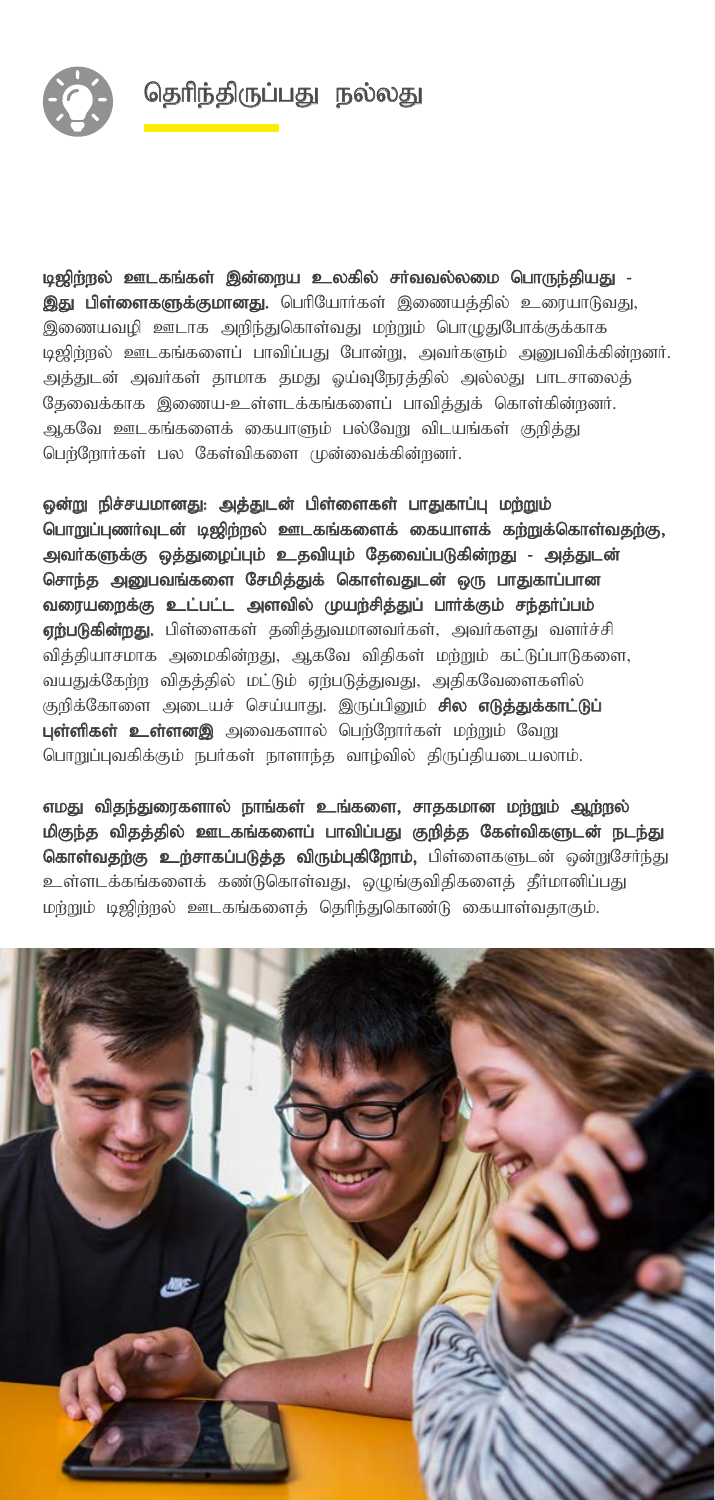#### சீரான ஒய்வுநேர நிகழ்வுகளைக் கவனத்திற் கொள்ளுங்கள்.

பிள்ளைகள் டிஜிற்றல் ஊடகங்களுடன் மட்டும் செயலாற்றினால் அதை நீங்கள் கவனித்துக் கொள்ளுங்கள், இதைவிடவும் வேறு ஓய்வுநேரப் பொழுதுபோக்குகள் செய்யலாம் - உதாரணமாக வெளியில் அசைந்து கொள்வது, விளையாடுவது அல்லது சமவயதினரைச் சந்திப்பது. நித்திரைக்குச் செல்லமுன்பு படத்திரை ஊடகங்களைப் பாவிப்பது உ<u>றங்குவகைப் பா</u>கிக்கலாம்.

#### படத்திரை நேரங்களை நீங்கள் ஒன்றுசேர்ந்து தீர்மானியுங்கள்.

இயலுமானவரை பிள்ளையுடன் ஒன்றுசேர்ந்து நீங்கள், ஒரு நாளுக்கு அல்லது ஒரு கிழமைக்கு எவ்வளவு நேரம் படத்திரை முன்பாக செலவழிப்பது என்பதைத் தீர்மானியுங்கள் (உதாரணமாக ஒரு தொடர் அல்லது ஒருவிளையாட்டுச்சுற்றுவரை). ஒரு தெளிவான எல்லையை நிர்ணயிப்பதுடன், அது கடைப்பிடிக்கப்படுகின்றதா என்பதை நீங்கள் அவதானிக்துக் கொள்ளுங்கள். தீர்மானிக்கப்பட்டதைக் கடைப்பிடிக்காது-விட்டால் ஏற்படும் விளைவுகள் குறித்து முன்பாகவே தெரிந்திருக்க வேண்டும்.

# இணைய பாவிப்பின்போது பிள்ளைகளுக்கு நீங்கள் ஓத்துழைப்பு வழங்குங்கள்.

.<br>இணையத்தளம் சந்தர்ப்பங்களையும் அபாயங்களையும் வழங்குகின்<u>றது</u>. இணையத்தளம் குறித்து தெளிவடைய நீங்கள் பிள்ளைகளுக்கு உதவுங்கள், அதன்போது அவர்களுக்கு ஒத்துழைப்பு வழங்குவதுடன், உங்களது அனுபவங்கள் குறித்து அவர்களுடன் உரையாடுங்கள்.

#### உங்கள் எடுத்துக்காட்டு மாதிரியை நீங்கள் கவனத்திற் கொள்ளுங்கள்.

ஊடகங்களைக் கையாள்வகில் பெர்<mark>ரோர்கள் மர்மும் வேறு பொறுப்பவ</mark>கிக்கும் நபர்கள் பிள்ளைகளுக்கு முன்மாதிரிகையானவர்கள். உங்கள் சொந்த ஊடகப்பாவனை வழக்கத்தை நீங்கள் பரிசோதித்துக் கொள்ளுங்கள்.

## வயதுக்கான அனுமதி வழங்கலை நீங்கள் கவனத்திற் கொள்ளுங்கள்.

திரைப்படங்களில் வயதுக்கேற்ற அனுமதியை நீங்கள் கவனத்திற் கொள்ளுங்கள் (FSK போன்றவை) மற்றும் விளையாட்டுக்கள் (PEGI, USK போன்றவை) அத்துடன் மேலதிகமாக அதன் உள்ளடக்கங்கள் பிள்ளைக்கு உகந்ததா என நீங்கள் யோசிக்குக் கொள்ளுங்கள்.

#### பிள்ளைகள் பராமரிப்பை ஊடகங்கள் ஈடுசெய்யாது.

பிள்ளைகளை அமைதிப்படுத்த அல்லது திசைதிருப்ப டிஜிற்றல் ஊடகங்களைப் பாவிக்கக் கூடாது. அவைகள் பிள்ளைகளை உடல்ரீதியாக அமைதிப்படுத்தும், ஆனால் உளரீதியாக ஊடகஉள்ளடக்கங்கள் தொடர்ந்தும் செயற்பட்டுக்கொண்டிருக்கும். இயலுமானவரை நாளாந்த வேலைகளில் பிள்ளைகளையும் சேர்த்துக்கொள்ள முயற்சியுங்கள்.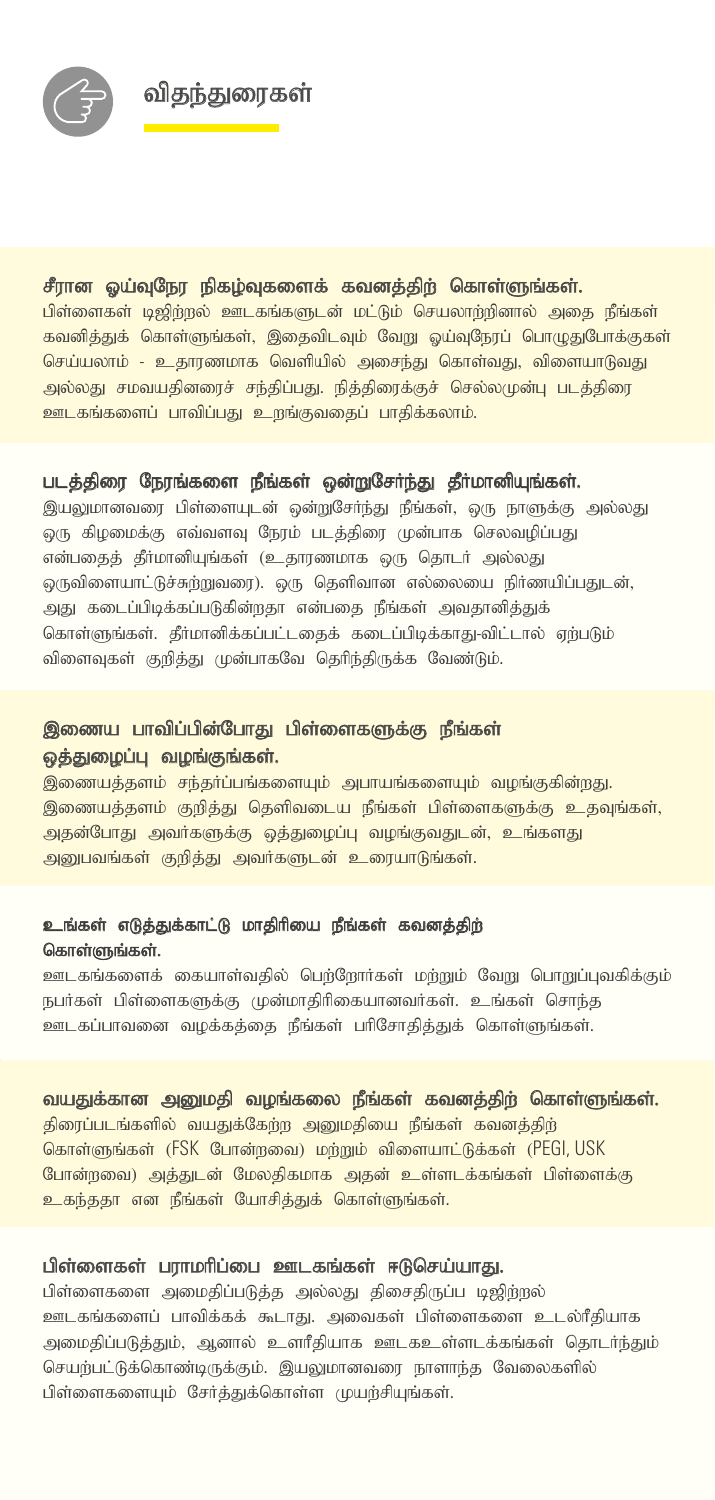## மனம்திறந்த உரையாடல் வடிகட்டும் மென்பொருளைவிட முக்கியமானது.

குழப்பம் விளைவிக்கும் உள்ளடக்கங்கள் குறித்து பிள்ளைகளின் வயதுக்கேற்ற விதத்தில் நீங்கள் உரையாடுங்கள். இயலுமானவரை தொலைக்காட்சி, கணனி/மடிக்கணனி மற்றும் ரப்லெற்களை பிள்ளைகளின் அறைகளுக்குள் நீங்கள் வைக்காதீர்கள். வடிகட்டும் ஒரு மென்பொருள் பயணள்ளகு, ஆனால் முமுமையான பாகுகாப்ப வமங்கும் என்ற உத்தரவாதம் இல்லை.

## தனிப்பட்ட தரவுகள் மற்றும் இணையவழி அறிமுகங்கள் குறித்து எச்சரிக்கையாக இருங்கள்.

தனிப்பட்ட விபரங்கள் மற்றும் படங்களைப் பகிர்வது தனக்கும் பிறருக்கும் பிரச்சினைகளை எற்படுக்கலாம் என்பது குறிக்கு உங்கள் பிள்ளையுடன் உரையாடுங்கள். உங்களுடன் முன்பாகவே இதுகுறித்துக் கதைக்காமல், பிள்ளைகள் தமது சொந்த விபரங்களை மற்றவர்களுக்கு வெளியிடக்கூடாது. இணையவழி அறிமுகங்கள் பெரியோர்களுடன் ஒன்றுசேர்ந்து மட்டுமே அவர்களால் மேற்கொள்ளப்பட வேண்டும்.

# படங்களைக் கையாளும் உரிமை குறித்து நீங்கள்

அவதானமாயிருங்கள்.

ஒவ்வொரு மனிதனுக்கும் தனது சொந்தப் படம் குறித்து உரிமையுள்ளது. பகிர்வதற்கு அல்லது படங்கள் மற்றும் வீடியோக்களை அனுப்புவதற்கு முன்பாக படத்திலுள்ள நபரின் அனுமதியைப் பெற்றுக்கொள்ள வேண்டும்.

## மிகுந்த மரியாதையுடன் கையாளும் ஒழுங்கு இணையத் தொடர்புகளிலும் இருக்க வேண்டும்.

பிள்ளைகள் தமது கருத்துக்கள் மற்றும் செய்திகளைத் தெரிவிக்கும்போது மிகமரியாதையுடன் நடந்துகொள்ளுமாறு அவர்களைக் கேட்டுக்கொள்ளுங்கள். ஒரு பிள்ளை இணையத்தில் தாக்குதலுக்கு உள்ளாவதாக உணர்ந்தால், அது கவனத்தில் எடுக்கப்பட வேண்டும். சைபெர் அழுத்தம், ஏளனப்பேச்சு மற்றும் ஒதுக்குதல்கள் போன்றவற்றிற்கு, மேலதிகமாக ஒரு துறைசார் நபரின் உதவி தேவைப்படலாம்.

#### விமர்சன சிந்தனையை நீங்கள் ஊக்குவியுங்கள்.

நீங்கள் உங்கள் பிள்ளையுடன் பிழையான அறிவிப்புகள் («Fake News») குறித்தும் அவற்றை எவ்வாறு அறிந்து கொள்ளலாம் என்பது குறித்தும் கதைத்துக் கொள்ளுங்கள். நீங்கள் விளங்கப்படுத்துங்கள், எவ்வாறு விளம்பரம் இயக்கப்படுகின்றது, உதாரணமாக In-Game விளம்பரம் அல்லது உர்பக்கிகளைக் காம்பிரிக்கும் கலையீட்டு வீடியோக்கள்.

## ஊடகங்களுடன் ஒரு சாதகமான மற்றும் ஆக்கம் நிறைந்த சூழலை நீங்கள் ஏற்படுத்துங்கள்.

டிஜிற்றல் படங்கள், வீடியோக்கள் மற்றும் இசை போன்றவற்றை அற்றலுடன் கையாளுமாறு நீங்கள் உற்சாகப்படுத்துங்கள். சுவாரஸ்யமான பொழுதுபோக்கு- அனுபவங்களைத்தரும் மிகச் சிறப்பான விளையாட்டுக்கள் மற்றும் வீடியோக்கள் உள்ளன. இவற்றுடன் பெருமளவு தெரிவாக கற்கும் உள்ளடக்கங்கள் மற்றும் பயிற்சிகளை இணையத்தளங்கள் வழங்குகின்றன.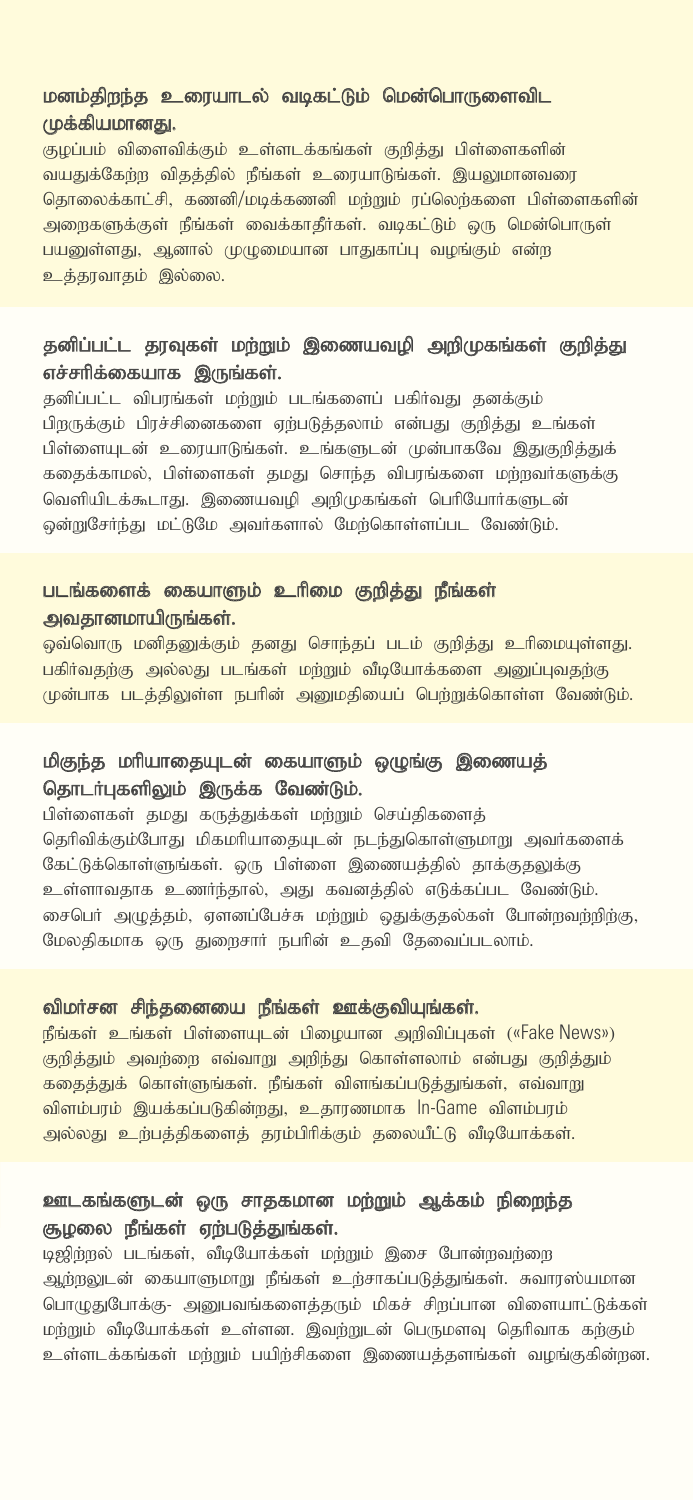

ஊடக நம்பிக்கையை ஊக்குவிப்பதில் இளையோர்கள் மற்றும் ஊடகங்கள் தேசிய அடித்தளங்களாகும். **பிள்ளைகள் மற்றும் இளையோர்** பாதுகாப்பாகவும் பொறுப்புணர்வுடனும் டிஜிற்றல் ஊடகங்களைக் கையாள்வதை, நாங்கள் விரும்புகிறோம். ஆகவே நாங்கள், பெற்றோர்கள் மற்றும் பராமரிப்பு நபர்கள் அத்துடன் கற்பிற்கும்- மற்றும் துறைசார் நபர்களுக்கு தகவல்கள், எடுத்துக்காட்டுகள் மற்றும் விதந்துரைகளை வழங்குகின்றோம்: www.youthandmedia.ch

இந்தக் கையேடு 6 மற்றும் 13 வயதுக்கு இடையான பிள்ளைகளின் பெற்றோர்கள், பராமரிப்பு- மற்றும் பொறுப்புவகிக்கும் நபர்களை நோக்காகக் கொண்டது (பிறிமார் பாடசாலைவயது). **இன்னும் இரண்டு மேலதிக கையேடுகள் உள்ளன,** ஒன்று 7 வயதுவரையான குழுக்களுக்கான விதந்துரைகள் (முன்பள்ளி வயதானவர்களுக்கு) அத்துடன் இன்னொன்று இளையோர்களது (12 கொடக்கம் 18 வயதானவர்கள்) பெற்றோர்கள் மற்றும் பொறுப்பாளர்களுக்கானது. அனைத்துக் கையேடுகளும் 16 மொழிகளில் கிடைக்கும். நீங்கள் அவைகளை எமது இணையத்தளத்தில் இலவசமாக அபை்பிவைக்குமாறு கோரலாம் அல்லது தாவிறக்கிக் கொள்ளலாம்.

இதைவிடவும் எமது இணையத்தளத்தில் மேலதிக தகவல்களுடனான அனைத்து விதந்துரைகள், இணையத் தொடர்புகள் மற்றும் விளக்கங்களை நீங்கள் காணலாம்: www.youthandmedia.ch/recommendations